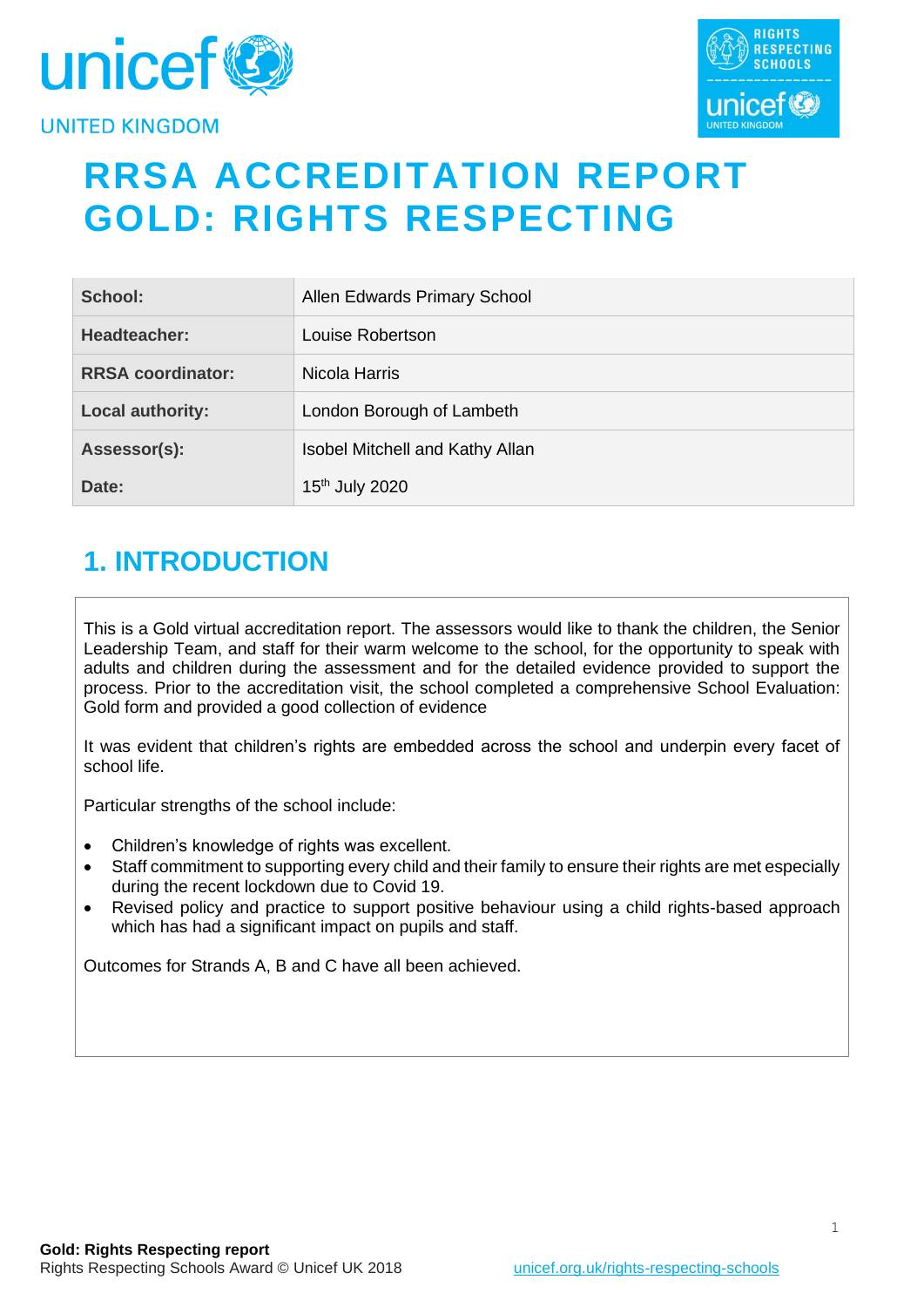



# **2. MAINTAINING GOLD: RIGHTS RESPECTING STATUS**

Our experience has shown that there are actions that have proven useful in other RRSA schools and settings in helping them to maintain and build on their practice at Gold level. Here are our recommendations for your school:

- Focus on the language of 'rights and 'respect' rather than 'rights and responsibilities' on rights charters and in other displays and ensure that children understand the responsibilities of adults as 'Duty Bearers' and the unconditionality of rights.
- Utilise the move to the new school building and other opportunities to continue to engage children with decision-making, influencing and shaping the life and work of the school. For example, you could create sub-groups of your large RRSA group to work on topics such as school improvement planning, e-safety or staff recruitment.
- Continue to develop the opportunities for pupils to advocate and campaign to protect children's rights, for example through developing learning and action relating to the 'Global Goals' and developing longer term campaigning and outreach in the local community on Article 2, nondiscrimination.

| <b>School context</b>                              | At Allan Edwards Primary School there are 350 pupils<br>on roll. Of those, 28 have an EHCP, 35 a SEND<br>Support plan (IEP) and 112 children are on the SEND<br>register. There is a speech and language base as part<br>of the school's provision. 46.6% pupils are eligible for<br>free school meals and 63.4% of the pupil population<br>have English as an additional language.<br>Ofsted rated the school as 'good' in 2018. |
|----------------------------------------------------|-----------------------------------------------------------------------------------------------------------------------------------------------------------------------------------------------------------------------------------------------------------------------------------------------------------------------------------------------------------------------------------------------------------------------------------|
| <b>Attendees at SLT meeting</b>                    | Headteacher / 2 Assistant Heads / Deputy Head/ RRSA<br>Lead                                                                                                                                                                                                                                                                                                                                                                       |
| Number of children and young people<br>interviewed | 7 from the RRSA steering group plus 11 in a focus<br>group (one of whom was at home)                                                                                                                                                                                                                                                                                                                                              |
| <b>Number of adults interviewed</b>                | 5 teaching staff, 1 support staff, 1 parent                                                                                                                                                                                                                                                                                                                                                                                       |
| <b>Evidence provided</b>                           | Focus groups, written evidence, PowerPoints                                                                                                                                                                                                                                                                                                                                                                                       |
| Registered for RRSA: 22/08/2017                    | Silver achieved: 13/06/2018                                                                                                                                                                                                                                                                                                                                                                                                       |

# **3. ACCREDITATION INFORMATION**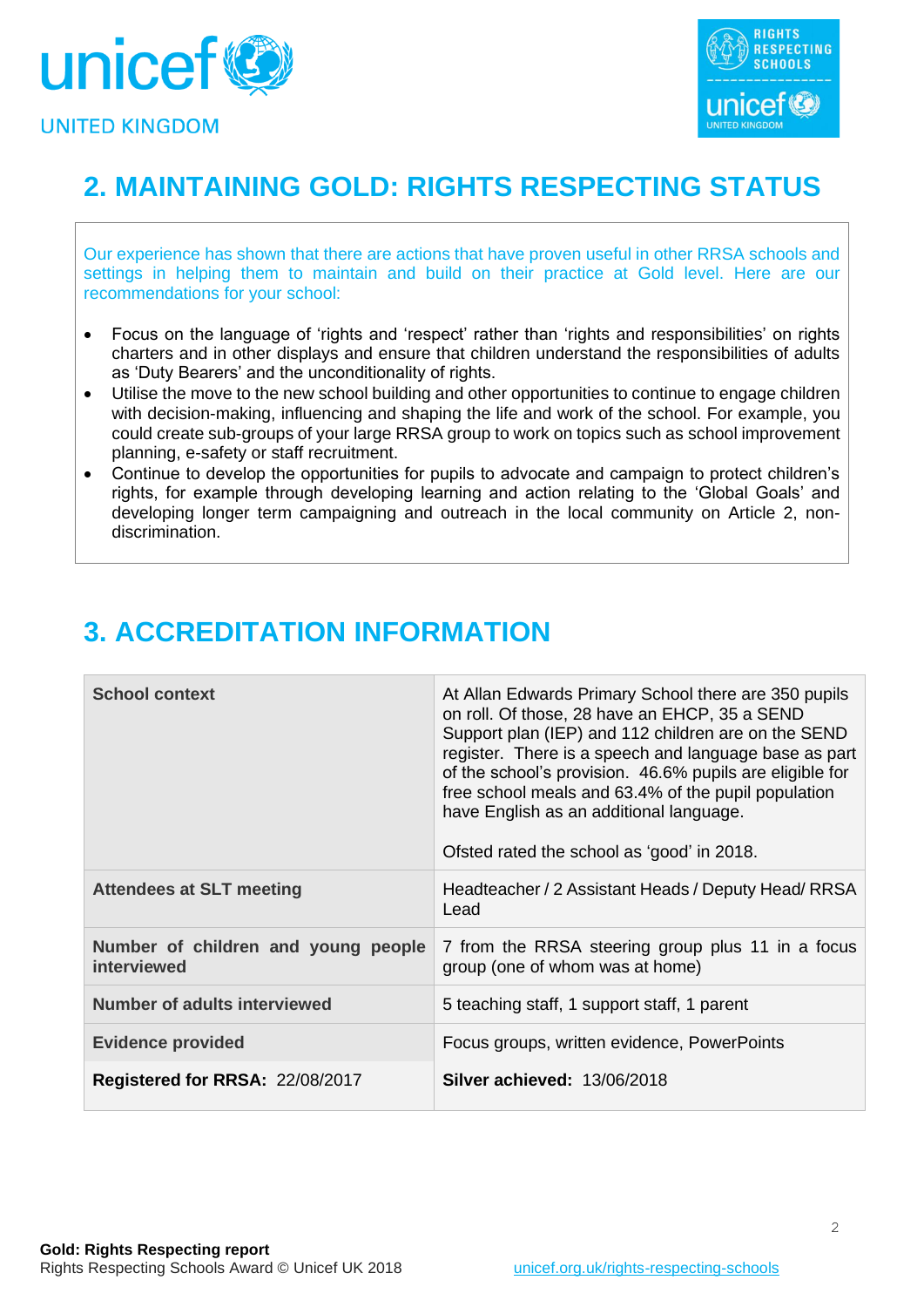



## **STRAND A: TEACHING AND LEARNING ABOUT RIGHTS**

The United Nations Convention on the Rights of the Child (CRC) is made known to children, young people and adults, who use this shared understanding to work for improved child wellbeing, school improvement, global justice and sustainable development.

#### **Strand A has been achieved**

The children were confident in naming a wide range of rights, including many articles that are less well known, for example, the right to government assistance and the right to be protected from exploitation. They were aware that some children have their rights denied to them for example due to child labour or war - citing examples of how the latter may deny children the right to education, family re-unification, nutritious food and clean water. They were also clear that rights are for all children from birth to 18 and that they do not have to be earnt and cannot be taken away.

The staff described how the fundamentals of rights are revisited at the start of every year and the role of adults as Duty Bearers is reiterated. Children and staff learn about rights through rights focus days, held every term, article of the month, assemblies, discrete lessons on rights, and through links across the wider curriculum. For example, in Reception the children have been learning about and celebrating their right to an identity. In Year 3 history children have learnt about how rights were accessed or denied in the past for the Anglo Saxons and how this compares with today. In geography they have been learning about how access to rights varies in different places around the world. The staff told us that children learning about rights *"boosts their confidence and communication and helps them to know their place in their wider world."* Even the youngest children, in the Nursery, talk about rights such as the right to play and the right to education through their daily routine and learning. The children record and reflect on their learning in Rights Respecting books, one of which was proudly shared with us by a pupil during the virtual visit.

The photographs we saw of the school showed that articles from the CRC are prominent on all displays and the school's commitment to children's rights is explained very clearly and in detail on the school website. Additionally, the Teaching and Learning Handbook shows how rights are linked to the curriculum overviews. Assemblies are linked to an 'Article of the Month' and to global events such as 'Walk to School Day', 'Anti-Slavery Day' and 'International Day for the Eradication of Poverty.' One example of an assembly script presented to us in the evidence file focussed on the right to freedom of expression with children giving examples of how they can express their feelings in an appropriate way. Many of the assemblies and class discussions on rights are led by children from the Rights Respecting steering group.

Staff, Governors and parents receive regular updates on the rights work and staff receive more indepth training on rights at the start of every year. Governors are kept informed with work relating to rights through visits to the school and the governors' meetings. The parent we spoke with was very enthusiastic about the work on rights in the school and told us how she has learnt a lot about rights and what governments can do to respect rights from her son who is in Year 2. She explained that *"My son feels very confident and he knows he will be heard."* She also said that the school are very good at keeping parents informed through letters, displays and on-line. The school has a very open relationship with parents who regularly visit the school for workshops and events.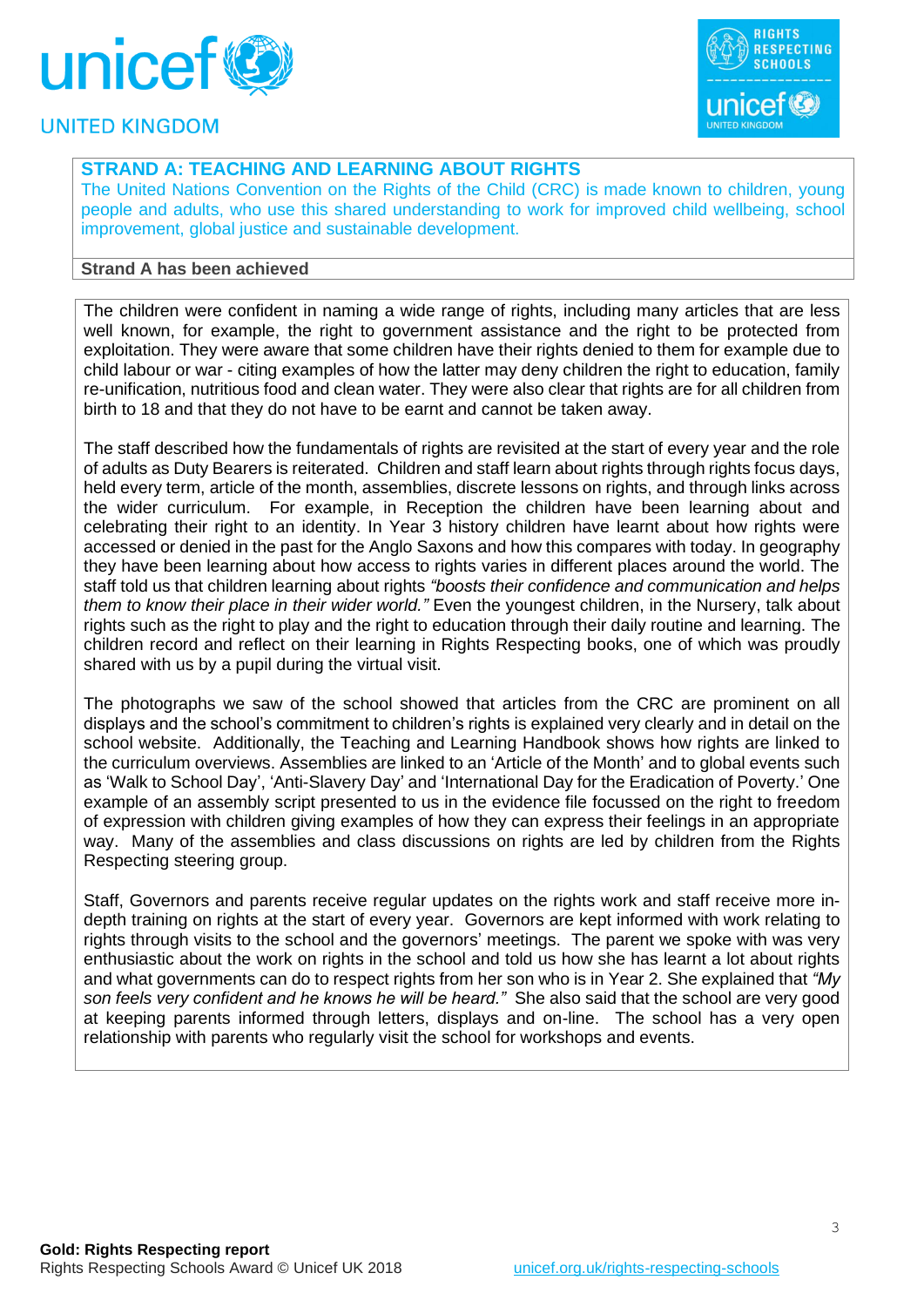



### **STRAND B: TEACHING AND LEARNING THROUGH RIGHTS – ETHOS AND RELATIONSHIPS**

Actions and decisions affecting children are rooted in, reviewed and resolved through rights. Children, young people and adults collaborate to develop and maintain a school community based on equality, dignity, respect, non-discrimination and participation; this includes learning and teaching in a way that respects the rights of both educators and learners and promotes wellbeing.

#### **Strand B has been achieved**

The Senior Leadership Team told us that since achieving the silver award the rights-based framework has become much more embedded and explained that "*everything flows from rights*." It is clear there is a commitment to children's rights at a high level as evidenced by the frequent links to rights in the School's self-evaluation (SEF) and by the thoughtful references to rights in all the school policies. The school values are explicitly linked to rights, for example the school value of 'respect' is linked to Article 2 - non-discrimination, Article 12 – the right to a voice and Article 16 - the right to privacy.

The school recently reviewed their behaviour policy with input from the children and revised it to focus more on dignity and respect. It is now based more around positive rewards and creating opportunities for reflection. The children we spoke with felt that this was fair and the headteacher told us that since they have introduced the new policy and practice there have been fewer incidents of bullying or discriminatory behaviour and it has improved relationships throughout the school as children are given more time and space to reflect on their actions. Comparative figures from surveys completed by parents indicate that in 2018 85% of parents felt that the school dealt effectively with bullying compared to 2019 with 96% of parents felt that the school dealt effectively with bullying. There are rights based charters developed with each class at the start of the year which help to guide staff and children as to how they can help respect the rights of everyone. The staff told us that the children understand the concepts of fairness and equity, for example, they recognise that sometimes children with SEND may need to be treated differently in order for them to fully access their rights.

Survey results indicate that 93% of pupils feel safe at school and have an adult that they have identified they can speak to if something is worrying them. Following the survey, actions were carried out by Senior Leaders to ensure that plans were put in place to ensure all children could be supported in ways that would make them feel safe, for example, buddy systems and friendship circles for pupils feeling isolated. The children we spoke to confirmed that they felt safe in school and gave examples of how the staff help them keep safe, for example, having adults in the playground to check everyone is OK. "*You have always got someone to speak to if you need to talk to an adult"* said a child.The children were also clear that if they had a concern or a suggestion about the school, they could raise it with the school council or with one of their teachers.

It is very clear that the school is committed to supporting children's physical and mental health. The support the school has made available to families during the school closure due to the Covid 19 pandemic has been exemplary. Vulnerable families have received weekly phone calls and the school has worked with local charities to deliver food to families suffering financially. They have also worked with the local housing association to put together well-being packs for children and all parents have been invited to come and collect free books for their children to read. Staff have stayed in touch with all families even if they are not identified as vulnerable to make sure they feel supported and connected to the school, through videos of the staff reading stories or teaching lessons and through regular phone calls. The headteacher told us that *"In an odd way the school closure has strengthened our relationship with the community, they were so scared, and they felt really appreciative of our support."*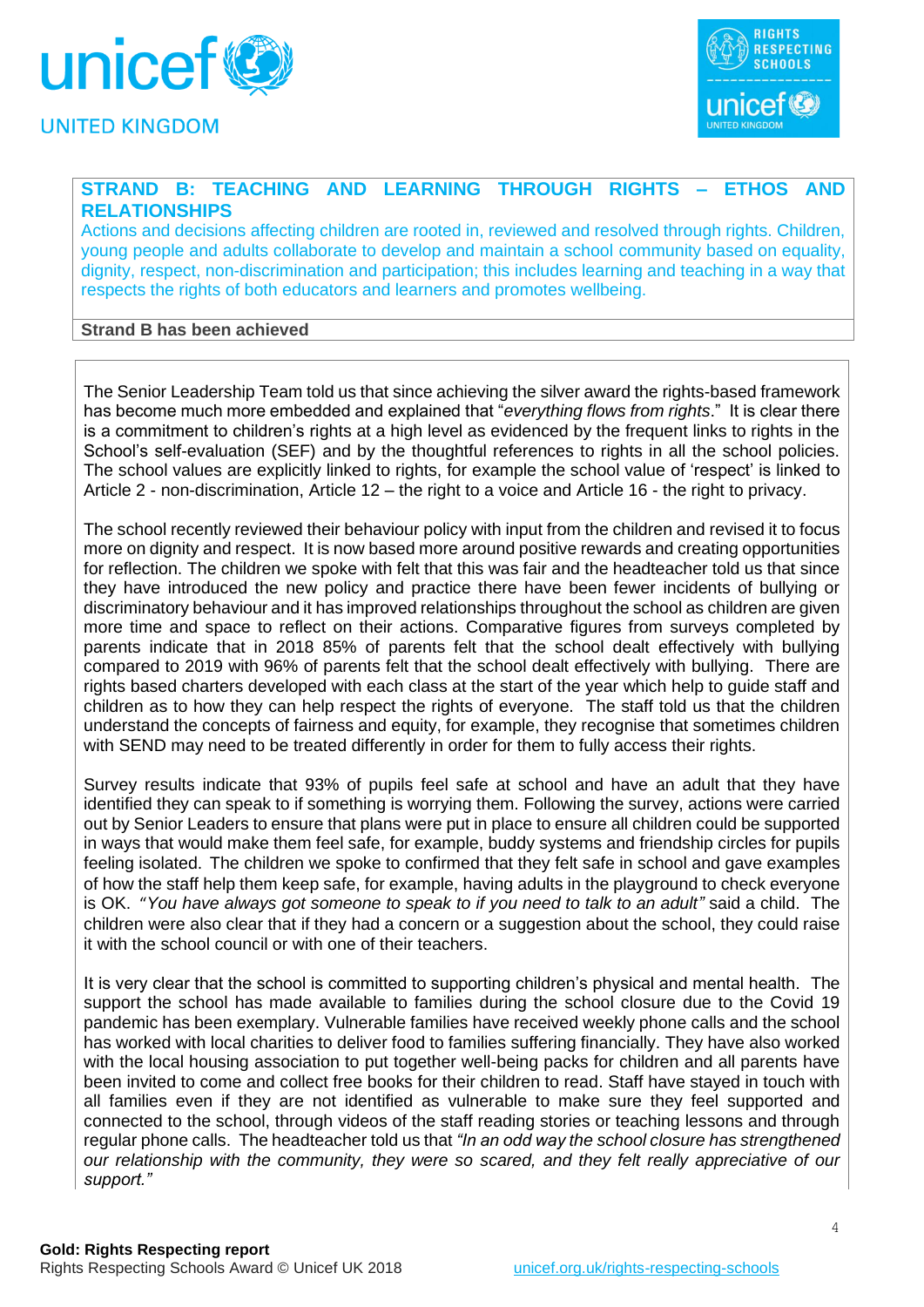



Access to high quality physical education is supported through the school's employment of 2 specialist sports coaches who also provide bespoke interventions for pupils with, for example, low self–esteem, management of diet, development of gross motor skills from Nursery pupils to Year 6. The school provides a number of free physical well-being activities for parents and children throughout the week e.g. family park run, family boot camp as well as ensuring pupil premium money is used to support families in accessing paid sports and well-being clubs such as yoga. 93% of parents agreed that the school has supported children in knowing how to make healthy choices (Autumn 2019). When the children return to school in September, the staff will focus on the children's physical and mental health. In addition to the disruption and worry associated with lockdown and Covid 19, the children will also be coming into their new building. To support the children through these challenges, the staff are planning a well-being week before getting back into the formal curriculum and all staff have been trained in how to support children who have experienced trauma.

Ofsted described the school in 2018 as '*an inclusive and welcoming environment where pupils are well supported to strengthen their learning and well-being.*' This culture of inclusion was apparent to us through evidence shared showing how pupils with SEND are included and supported in school. One parent of a child with special needs, who was moving out of the area, chose not to move her child to another school nearer to their home because at Allen Edwards *'Everyone has been so welcoming and he has never felt like he can't do anything or that anyone is being unkind to him because of his needs. He is so happy with you.'* The staff commented that many of the families have also been profoundly affected by the Black Lives Matters campaign and in response the staff are undertaking a review of the curriculum to ensure it reflects and celebrates diversity and they are developing project work over the next year based on Article 2, non-discrimination.

Children have a range of opportunities to influence their curriculum. All new topics across the school begin with a knowledge harvest where children are asked to say what they already know about a topic and what they would like to learn. The Reception teacher explained how children's interests such as cars and superheroes are incorporated into their curriculum planning and how they make choices in activities during the day. The children were also aware of how they respect their classmates' right to education by not disrupting the class. They clearly felt listened to and involved, *"When you have a question and you have something to say, everyone will listen."*

### **STRAND C: TEACHING AND LEARNING FOR RIGHTS – PARTICIPATION, EMPOWERMENT AND ACTION**

Children are empowered to enjoy and exercise their rights and to promote the rights of others locally and globally. Duty bearers are accountable for ensuring that children experience their rights.

#### **Strand C has been achieved**

Children have a range of opportunities to take part in pupil led groups or take on leadership roles, for example as part of the school council, the RRSA steering group, house captains and a new eco-group instigated by three pupils. Children and staff were able to give examples of changes that have been made as a result of pupils' ideas, for example improved equipment and systems in the playground, a new talent show and improvements to school meals. All children have been consulted on the design and use of outdoor space in their new school which they will be moving into in September. They were also consulted in the recent review of the behaviour policy. Staff recently created a child friendly version of the school 'drivers' and children were able to contribute to developing strategies and spaces to support reading in school.